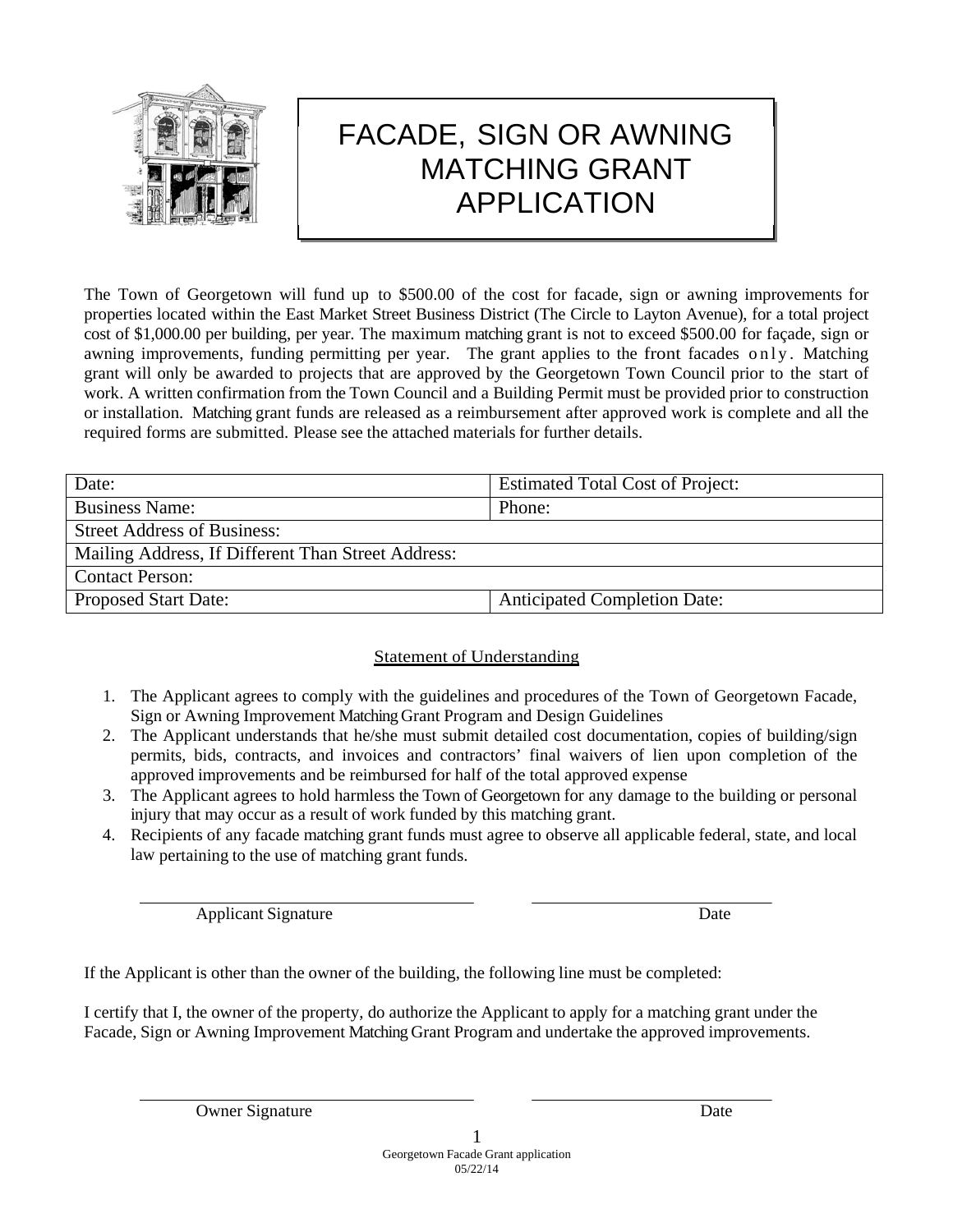Describe the scope of the proposed facade, sign or awning improvements.

#### *Please provide:*

- A color photograph of the existing façade, at least 8" x 10" in size. A copy from a laser printer is acceptable.
- Facade plans, proposed signs and awnings drawn to  $\frac{1}{4}$  inch scale
- Elevation detailing changes to be made drawn to  $\frac{1}{4}$  inch scale
- Estimated cost breakdown, include costs for labor and materials
- Materials specifications, include samples of paint colors for all parts of signs, awning fabric samples, samples of all paint colors for general painting, samples of any replacement materials being considered for replacement in kind
- 8" x 10" photographs showing the immediately adjacent buildings. A copy from a laser printer is acceptable.

## FACADE, SIGN OR AWNING MATCHING GRANT GUIDELINES

#### *Facade improvements (outside front) that qualify for the Facade, Sign or Awning Matching Grant Program:*

- $\checkmark$  Removal of fake facades, old signs, fake mansard roofs or dilapidated awnings
- Exercise Removal of window air conditioners, grills and /or signs that are historically inappropriate for the building
- $\checkmark$  Masonry cleaning and/or repair, no sandblasting or harsh chemicals permitted.
- $\checkmark$  Historic element restoration, such as brackets, cornices, window hoods, or documented historic storefronts
- Repairs to siding, windows, doors, signs, awnings, light fixtures.
- $\checkmark$  Replacement of siding, windows, doors, signs, awnings, light fixtures with historically appropriate replacement in kind.
- $\checkmark$  Painting of already painted masonry or siding. Unpainted brick, stone, other masonry is not permitted.
- $\checkmark$  Upper story shutters, planters, etc.
- $\checkmark$  Facade elements of second floor
- $\checkmark$  Installation of new signs or awnings.

## *Rules:*

- Project must adhere to all Town and State codes.
- Project must be in compliance with all Town of Georgetown requirements and Design Guidelines
- Information required at time of application:
	- A color photograph of the existing façade, at least 8" x 10" in size. A copy from a laser printer is acceptable.
	- Facade plans, proposed signs and awnings drawn to 1/4 inch scale
	- Elevation detailing changes to be made drawn to ¼ inch scale
	- Estimated cost breakdown, include costs for labor and materials
	- Materials specifications, include samples of paint colors for all parts of signs, awning fabric samples, samples of all paint colors for general painting, samples of any replacement materials being considered for replacement in kind
	- 8" x 10" photographs showing the immediately adjacent buildings. A copy from a laser printer is acceptable.
- Application form must have all required information completed.
- The project must commence within ninety (90) days of approval and be completed within 12 months to ensure timely utilization of funds.
- All deadlines must be adhered to.
- Approved applicants must agree to have a sign posted during the project stating that the project is funded in part by the Town of Georgetown that the Town will provide.